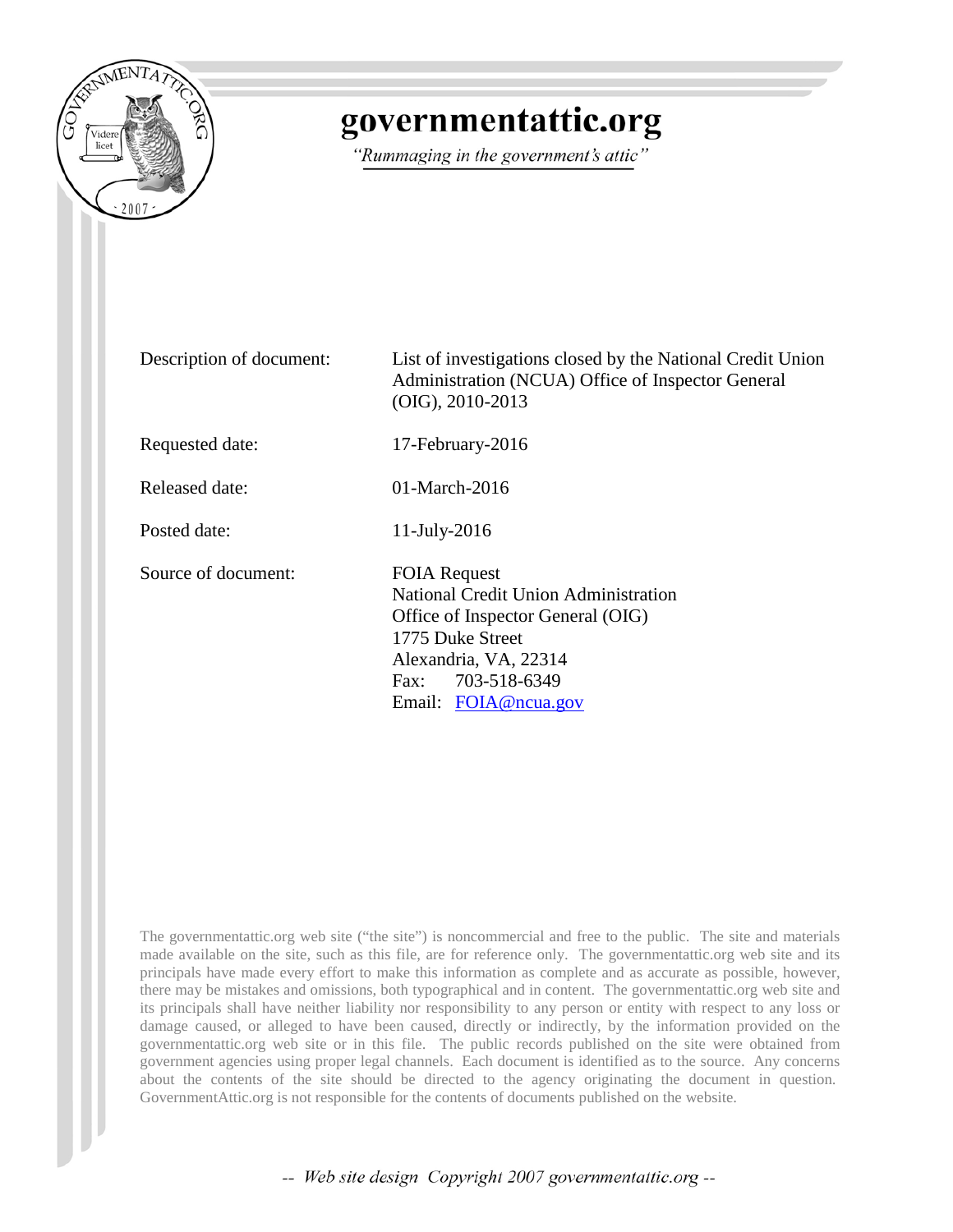



#### Office of Inspector General

March 1, 2016

#### SENT VIA EMAIL

### RE: Your FOIA Request #OIGFOIA-2016-02

This is in response to your letter dated February 17, 2016, requesting information under the Freedom of Information Act (FOIA), 5 U.S.C. § 552. Specifically, you requested a "listing of investigations closed by the NCUA Office of Inspector General during 2010, 2011, 2012, and 2013."

I have provided herewith four ( 4) pages responsive to your request. Information redacted from these pages qualifies for protection under subsections  $(b)(6)$  and  $(b)(7)(C)$  of the FOIA. Subsection (b)(6) permits agencies to withhold information the disclosure of which would constitute an unwarranted invasion of personal privacy. Subsection (b)(7)(C) protects information compiled for law enforcement purposes if its release could reasonably be expected to constitute an unwarranted invasion of personal privacy.

Should you consider any or all of the determinations set forth above a denial of your request, you have the right to appeal those determinations. An appeal may be in writing and filed within 30 days from the receipt of this initial determination. If you file an appeal, please note "FOIA-APPEAL" in the letter and on the envelope and address your appeal to:

National Credit Union Administration Office of General Counsel-FOIA APPEAL 1775 Duke Street Alexandria, Virginia 22314-3428

Sincerely,

Sham Dep

Sharon Separ Counsel to the Inspector General/ Assistant IG for Investigations

Enclosure

cc: FOIA Officer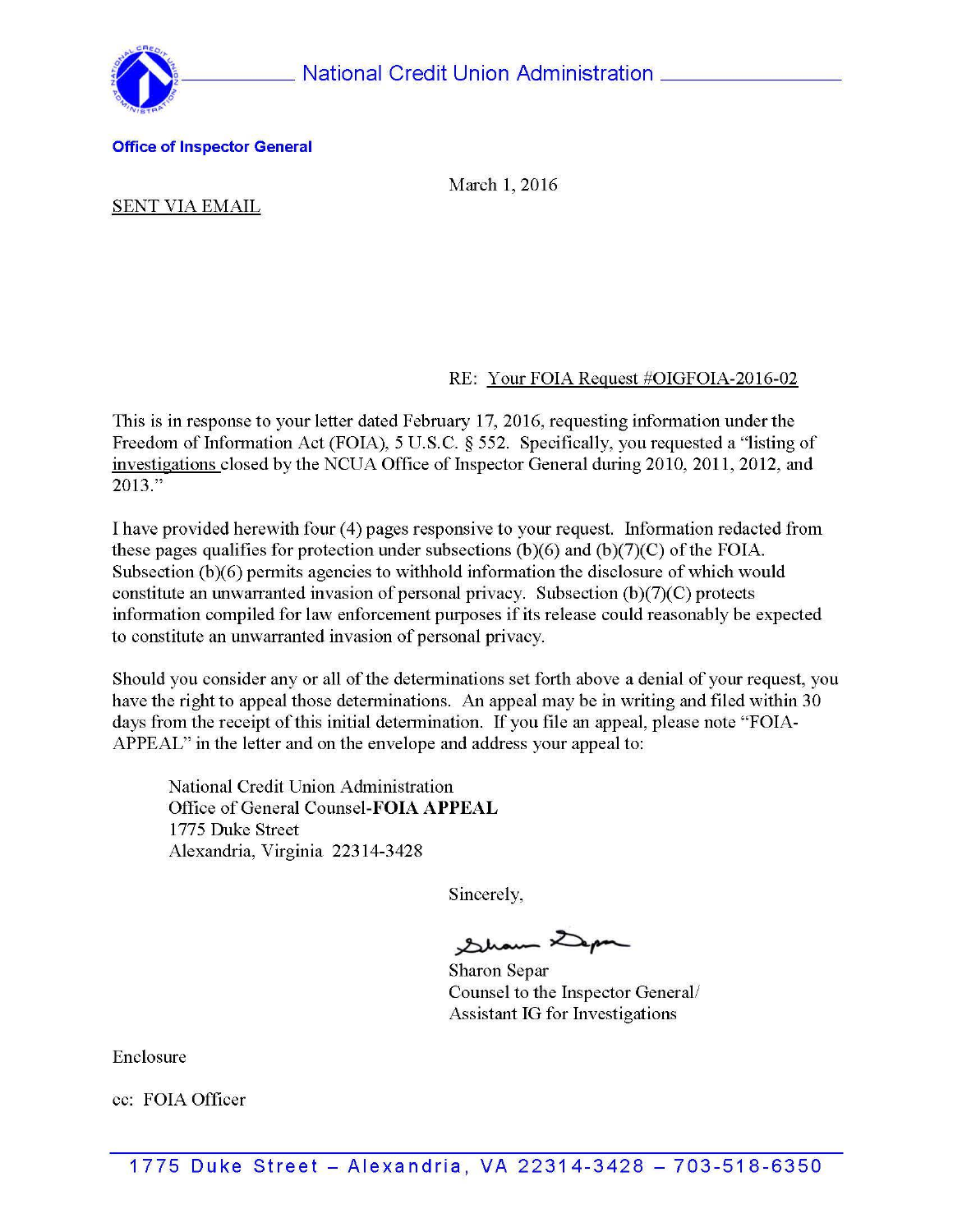|             |                |            |                     | Case Number Region: Date Opened Management Subjects and Way and Management Matter under Investigation and Way 1 | 的。我们的人们也会有一个人的人,我们的人们的人们,我们的人们,我们的人们,我们也不会有一个人的人,我们的人们的人,我们的人们的人,我们的人们都会有一个人的人,我们 |
|-------------|----------------|------------|---------------------|-----------------------------------------------------------------------------------------------------------------|-----------------------------------------------------------------------------------|
| 10-PI-R9-01 | R9             | 3/2/2010   | Desk Break in       | Potential desk break-in                                                                                         | Closed to File - investigative Memorandum 3/3/10 - Insufficient Evidence          |
| 10-PI-R9-02 | R9             | 4/7/2010   | Stolen Laptop       | Laptop stolen from Room 3027                                                                                    | Closed 6/30/10. Alexandria Police closed 8/4/2010.                                |
| 10-R-R9-03  | R9             | 4/21/2010  | <b>GAO</b> Referral | NCUA Financial Statement Audit                                                                                  | Audit results released 6/12/10. Referral closed with no action.                   |
| 10-PI-R3-04 | R <sub>3</sub> | 5/10/2010  |                     | Sexual harassment, misappropriation of funds                                                                    | Closed. Memo sent to Region, 5/21/2010                                            |
| 10-PI-R4-05 | R4             | 6/9/2010   |                     | Unprofessional behavior                                                                                         | Closed. Memo sent to Region. 8/6/2010                                             |
| 10-PI-R7-06 | R7             | 6/24/2010  |                     | Improper time-keeping                                                                                           | Closed, Memo to file, 8/26/2010                                                   |
| 10-1-R2-07  | R2             | 9/7/2010   |                     | Standards of Ethical Conduct                                                                                    | Closed. Investigative Memorandum 11/22/2010                                       |
| 10-I-R9-08  | R9             | 9/16/2010  |                     | Standards of Ethical Conduct; Bank Fraud                                                                        | Closed. ROI issued 6/29/2011                                                      |
| 10-I-R7-09  | R7             | 8/25/2010  |                     | Unauthorized access to email account                                                                            | Closed. Investigative Memorandum 12/17/2010                                       |
| 10-I-R3-10  | R <sub>2</sub> | 12/20/2010 |                     | CU Referral - Unprofessional behavior                                                                           | Closed. ROI issued 5/16/2011                                                      |
|             |                |            |                     |                                                                                                                 |                                                                                   |
|             |                |            |                     |                                                                                                                 |                                                                                   |
|             |                |            |                     |                                                                                                                 |                                                                                   |
|             |                |            |                     |                                                                                                                 |                                                                                   |
|             |                |            |                     |                                                                                                                 |                                                                                   |
|             |                |            |                     |                                                                                                                 |                                                                                   |
|             |                |            |                     |                                                                                                                 |                                                                                   |
|             |                |            |                     |                                                                                                                 |                                                                                   |
|             |                |            |                     |                                                                                                                 |                                                                                   |
|             |                |            |                     |                                                                                                                 |                                                                                   |
|             |                |            |                     |                                                                                                                 |                                                                                   |



 $(b)(6)$ <br>(b) (7) (c)

Click on Badge to Return to Master Sheet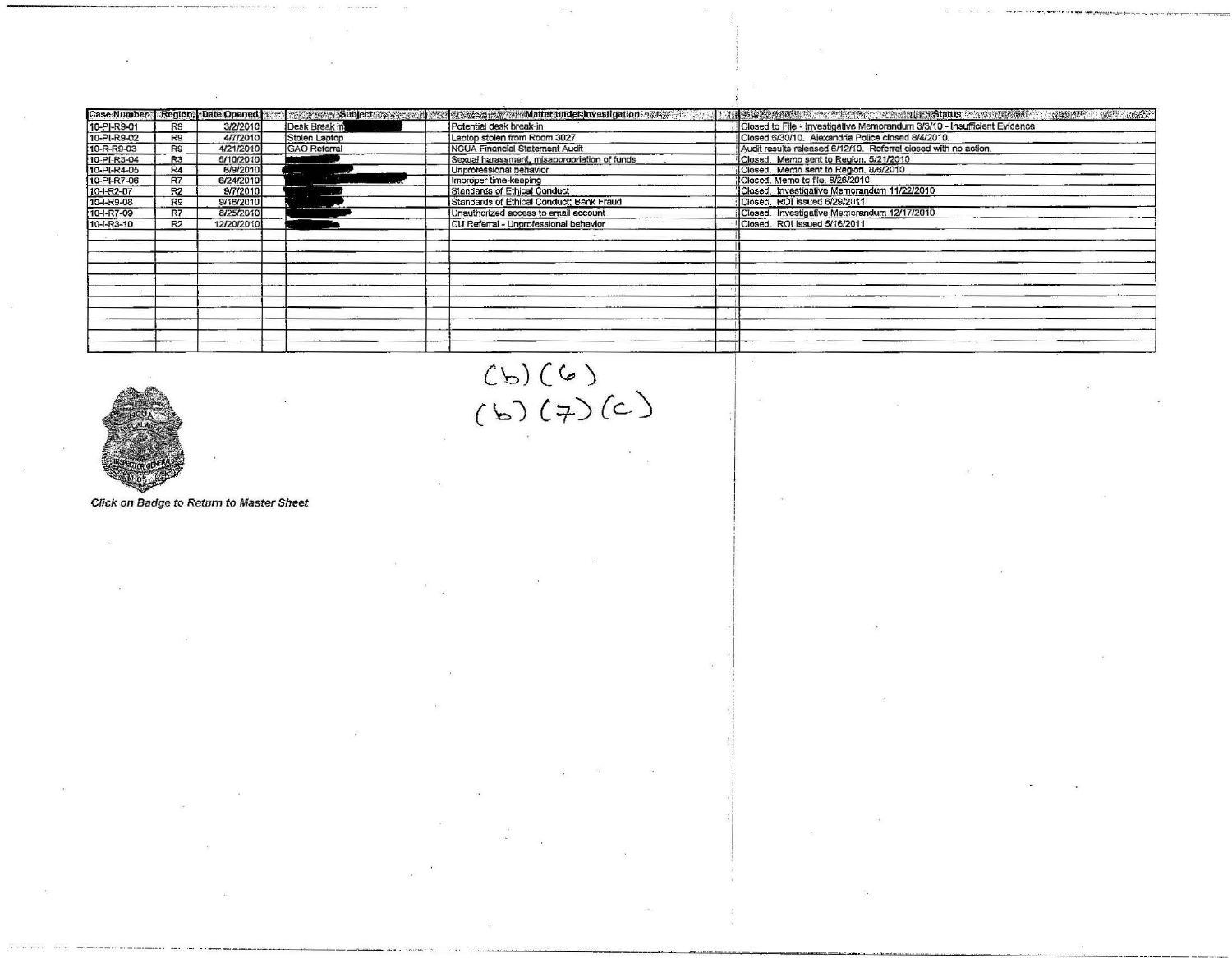| 2/15/2011 20:00 00:00:00:00<br>18 USC § 208, Ethics violation §2635,601<br>Closed. ROI issued, 5/16/2011<br>R4<br>Closed. Allegation of misconduct unsubstantiated. 2/24/2011<br>2/24/2011<br>Misconduct<br>R5<br>2/15/2011 35<br>3/4/2011 30 20 20 20 3<br>Prohibited hiring practices - Duty Station<br>5/11/2011<br>Closed, MAR issued 5/11/2011<br>R9<br>Credit Card abuse<br>Closed. ROI issued 3/28/2011<br>3/15/2011 网络海绵科学<br>3/28/2011<br>R9<br>Misuse of Government property, Misuse of Official Time;<br>Violation of the CSROB. Employee resignation effective<br>Closed 11/9/11, ROI issued 9/6/2011. FBI criminal charges pending.<br>11/9/2011<br>8/10/2011 图解源等。<br>12/31/11.<br>R4<br><b>のことになることにOFISSIBOを行わないSSSIDEによって、自動機関係のマークスの機関を行うことを実際のことを実現しています。</b><br><b>RESINANCE: ADDSEQUATIONNERGIALOR ASSESSED AT A SECOND AND RESIDENCE</b><br>RE FR5 06 BETWER 5-5 2000 2001 - 12010 2/15/2011<br>12/15/2011<br>北陸5 62-02-25<br>11/8/2011 2012012012<br>Closed / ROI issued - admission by<br><b>R2</b><br>1/20/2012<br>Leak of Exam to Media<br>Unknown<br><b>DECERS OBJES</b><br>11/28/2011 3/13/2012<br>Closed / ROI issued - Employee resigned/retired<br>4/18/2012<br>R3<br>Possible Conflict of Interest<br>Lincursiosaw<br>3/29/2012 8:224 13/2012<br>Closed / ROI issued - See above<br>4/18/2012<br><b>R3</b><br>Additional Leads - Travel Claims<br>Change in Case Municipal County New OOL ISBN 978-91 |              |  |           |  |  | Case Number   Region  Date Openetly Date ROI ssued   Date Case Closed   www. Subject(s) and a subject(s) and a subject of the second with the subject of the second with the second with the second with the second with the s |
|---------------------------------------------------------------------------------------------------------------------------------------------------------------------------------------------------------------------------------------------------------------------------------------------------------------------------------------------------------------------------------------------------------------------------------------------------------------------------------------------------------------------------------------------------------------------------------------------------------------------------------------------------------------------------------------------------------------------------------------------------------------------------------------------------------------------------------------------------------------------------------------------------------------------------------------------------------------------------------------------------------------------------------------------------------------------------------------------------------------------------------------------------------------------------------------------------------------------------------------------------------------------------------------------------------------------------------------------------------------------------------------------------------------------------------------|--------------|--|-----------|--|--|--------------------------------------------------------------------------------------------------------------------------------------------------------------------------------------------------------------------------------|
|                                                                                                                                                                                                                                                                                                                                                                                                                                                                                                                                                                                                                                                                                                                                                                                                                                                                                                                                                                                                                                                                                                                                                                                                                                                                                                                                                                                                                                       | 11-1-R4-01   |  | 5/16/2011 |  |  |                                                                                                                                                                                                                                |
|                                                                                                                                                                                                                                                                                                                                                                                                                                                                                                                                                                                                                                                                                                                                                                                                                                                                                                                                                                                                                                                                                                                                                                                                                                                                                                                                                                                                                                       | 11-PI-R5-02  |  |           |  |  |                                                                                                                                                                                                                                |
|                                                                                                                                                                                                                                                                                                                                                                                                                                                                                                                                                                                                                                                                                                                                                                                                                                                                                                                                                                                                                                                                                                                                                                                                                                                                                                                                                                                                                                       | 11-MAR-R9-03 |  |           |  |  |                                                                                                                                                                                                                                |
|                                                                                                                                                                                                                                                                                                                                                                                                                                                                                                                                                                                                                                                                                                                                                                                                                                                                                                                                                                                                                                                                                                                                                                                                                                                                                                                                                                                                                                       | 11-I-R9-04   |  |           |  |  |                                                                                                                                                                                                                                |
|                                                                                                                                                                                                                                                                                                                                                                                                                                                                                                                                                                                                                                                                                                                                                                                                                                                                                                                                                                                                                                                                                                                                                                                                                                                                                                                                                                                                                                       |              |  |           |  |  |                                                                                                                                                                                                                                |
|                                                                                                                                                                                                                                                                                                                                                                                                                                                                                                                                                                                                                                                                                                                                                                                                                                                                                                                                                                                                                                                                                                                                                                                                                                                                                                                                                                                                                                       |              |  |           |  |  |                                                                                                                                                                                                                                |
|                                                                                                                                                                                                                                                                                                                                                                                                                                                                                                                                                                                                                                                                                                                                                                                                                                                                                                                                                                                                                                                                                                                                                                                                                                                                                                                                                                                                                                       | 111-I-R4-05  |  |           |  |  |                                                                                                                                                                                                                                |
|                                                                                                                                                                                                                                                                                                                                                                                                                                                                                                                                                                                                                                                                                                                                                                                                                                                                                                                                                                                                                                                                                                                                                                                                                                                                                                                                                                                                                                       |              |  |           |  |  |                                                                                                                                                                                                                                |
|                                                                                                                                                                                                                                                                                                                                                                                                                                                                                                                                                                                                                                                                                                                                                                                                                                                                                                                                                                                                                                                                                                                                                                                                                                                                                                                                                                                                                                       |              |  |           |  |  |                                                                                                                                                                                                                                |
|                                                                                                                                                                                                                                                                                                                                                                                                                                                                                                                                                                                                                                                                                                                                                                                                                                                                                                                                                                                                                                                                                                                                                                                                                                                                                                                                                                                                                                       |              |  |           |  |  |                                                                                                                                                                                                                                |
|                                                                                                                                                                                                                                                                                                                                                                                                                                                                                                                                                                                                                                                                                                                                                                                                                                                                                                                                                                                                                                                                                                                                                                                                                                                                                                                                                                                                                                       |              |  |           |  |  |                                                                                                                                                                                                                                |
|                                                                                                                                                                                                                                                                                                                                                                                                                                                                                                                                                                                                                                                                                                                                                                                                                                                                                                                                                                                                                                                                                                                                                                                                                                                                                                                                                                                                                                       |              |  |           |  |  |                                                                                                                                                                                                                                |
|                                                                                                                                                                                                                                                                                                                                                                                                                                                                                                                                                                                                                                                                                                                                                                                                                                                                                                                                                                                                                                                                                                                                                                                                                                                                                                                                                                                                                                       |              |  |           |  |  |                                                                                                                                                                                                                                |
|                                                                                                                                                                                                                                                                                                                                                                                                                                                                                                                                                                                                                                                                                                                                                                                                                                                                                                                                                                                                                                                                                                                                                                                                                                                                                                                                                                                                                                       |              |  |           |  |  |                                                                                                                                                                                                                                |
|                                                                                                                                                                                                                                                                                                                                                                                                                                                                                                                                                                                                                                                                                                                                                                                                                                                                                                                                                                                                                                                                                                                                                                                                                                                                                                                                                                                                                                       |              |  |           |  |  |                                                                                                                                                                                                                                |
|                                                                                                                                                                                                                                                                                                                                                                                                                                                                                                                                                                                                                                                                                                                                                                                                                                                                                                                                                                                                                                                                                                                                                                                                                                                                                                                                                                                                                                       |              |  |           |  |  |                                                                                                                                                                                                                                |
|                                                                                                                                                                                                                                                                                                                                                                                                                                                                                                                                                                                                                                                                                                                                                                                                                                                                                                                                                                                                                                                                                                                                                                                                                                                                                                                                                                                                                                       |              |  |           |  |  |                                                                                                                                                                                                                                |
|                                                                                                                                                                                                                                                                                                                                                                                                                                                                                                                                                                                                                                                                                                                                                                                                                                                                                                                                                                                                                                                                                                                                                                                                                                                                                                                                                                                                                                       |              |  |           |  |  |                                                                                                                                                                                                                                |
|                                                                                                                                                                                                                                                                                                                                                                                                                                                                                                                                                                                                                                                                                                                                                                                                                                                                                                                                                                                                                                                                                                                                                                                                                                                                                                                                                                                                                                       |              |  |           |  |  |                                                                                                                                                                                                                                |
|                                                                                                                                                                                                                                                                                                                                                                                                                                                                                                                                                                                                                                                                                                                                                                                                                                                                                                                                                                                                                                                                                                                                                                                                                                                                                                                                                                                                                                       |              |  |           |  |  |                                                                                                                                                                                                                                |
|                                                                                                                                                                                                                                                                                                                                                                                                                                                                                                                                                                                                                                                                                                                                                                                                                                                                                                                                                                                                                                                                                                                                                                                                                                                                                                                                                                                                                                       |              |  |           |  |  |                                                                                                                                                                                                                                |
|                                                                                                                                                                                                                                                                                                                                                                                                                                                                                                                                                                                                                                                                                                                                                                                                                                                                                                                                                                                                                                                                                                                                                                                                                                                                                                                                                                                                                                       |              |  |           |  |  |                                                                                                                                                                                                                                |



#### Click on Badge to Return to Master Sheet

 $(6)(6)$ <br>  $(6)(7)(2)$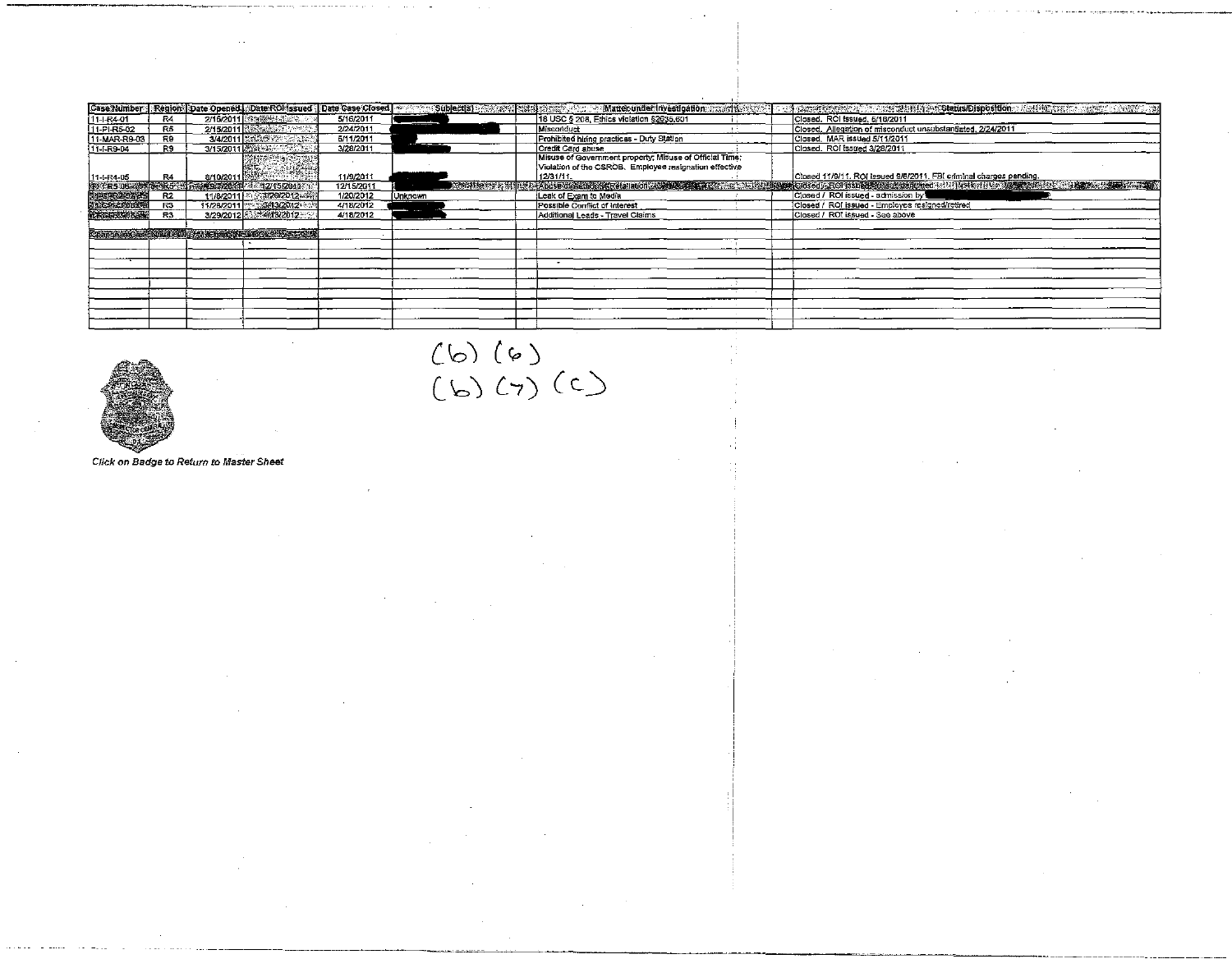|             |                |            |                           |             | Case/Number   Region  Date:Opened [XDate:ROUssued # :Date:Case:Closed   a = - 98%%   Subject(\$) # > a _ Malignam Malignam Matter under investigation and a server west a server in the server in | <b>不能是自己的思想</b> 的人的人的人的人的人的人,但是他们的人的人的人的人的人的人                                        |
|-------------|----------------|------------|---------------------------|-------------|---------------------------------------------------------------------------------------------------------------------------------------------------------------------------------------------------|--------------------------------------------------------------------------------------|
| 12-Al-R3-01 | $R-3$          |            | 3/15/2012 28:33 45/1/2012 | U(1/2012)   | Unauthorized Disclosure (DOR)                                                                                                                                                                     | Closed investigation - ROI issued - Not Substantiated                                |
| 12-CI-R3-02 | R-3            | 5/1/2012 N | 314/2012                  | 8/14/2012   | Misconduct (Alleged Sexual Harrassment)                                                                                                                                                           | Closed investigation - ROI issued - Not Substantiated                                |
| 12-Al-R2-03 | $R-2$          | 6/21/2012  | 11713/2012                | 2/28/2013   | Misconduct (False Statements)                                                                                                                                                                     | Closed investigation - ROI issued - Not Substantiated (Email 2/28/13)                |
| 12-AI-CO-04 | $\infty$       |            | 9/5/2012 - 9/11/16/2012   | 12/1/201213 | Misconduct (Fraudulent use of Govt. Credit Card)                                                                                                                                                  | Closed investigation - ROI issued - Employee resigned (Email 11/19/12)               |
| 12-CI-CO-05 | $\overline{c}$ |            | 10/9/2012 10/24/2012      | 11/8/2012   | Misconduct (False Statements)                                                                                                                                                                     | Closed investigation - ROI Issued - Employee terminated/Agency settled prior to MSPB |
|             |                |            |                           |             |                                                                                                                                                                                                   |                                                                                      |
|             |                |            |                           |             |                                                                                                                                                                                                   |                                                                                      |
|             |                |            |                           |             |                                                                                                                                                                                                   |                                                                                      |
|             |                |            |                           |             |                                                                                                                                                                                                   |                                                                                      |
|             |                |            |                           |             |                                                                                                                                                                                                   |                                                                                      |
|             |                |            |                           |             |                                                                                                                                                                                                   |                                                                                      |
|             |                |            |                           |             |                                                                                                                                                                                                   |                                                                                      |
|             |                |            |                           |             |                                                                                                                                                                                                   |                                                                                      |
|             |                |            |                           |             |                                                                                                                                                                                                   |                                                                                      |
|             |                |            |                           |             |                                                                                                                                                                                                   |                                                                                      |
|             |                |            |                           |             |                                                                                                                                                                                                   |                                                                                      |
|             |                |            |                           |             |                                                                                                                                                                                                   |                                                                                      |
|             |                |            |                           |             |                                                                                                                                                                                                   |                                                                                      |
|             |                |            |                           |             |                                                                                                                                                                                                   |                                                                                      |
|             |                |            |                           |             |                                                                                                                                                                                                   |                                                                                      |



#### Click on Badge to Return to Master Sheet

 $(6)(6)$ <br> $(6)(7)(7)(6)$